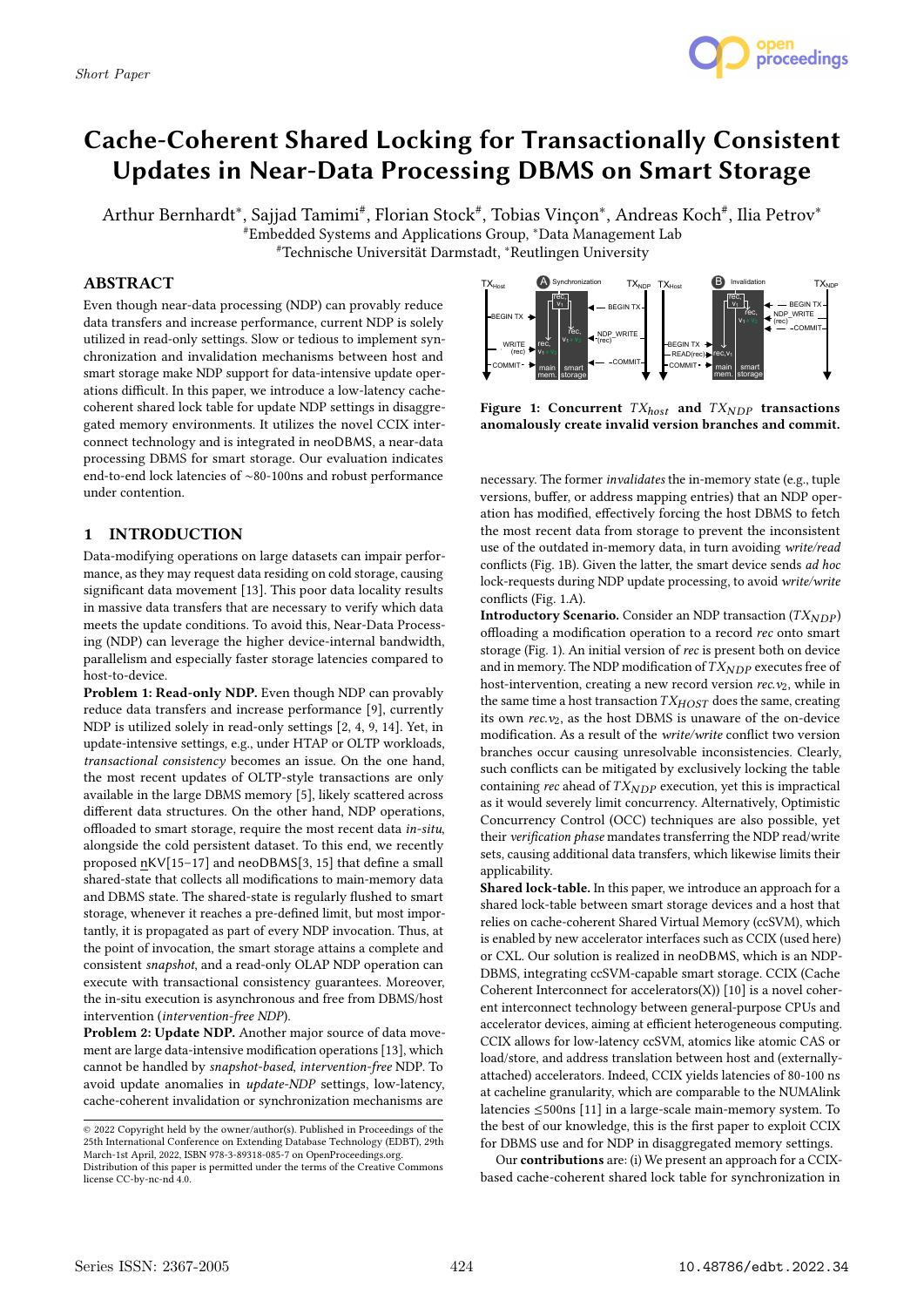update NDP settings. Furthermore, we are investigating how well CCIX is suited for use in NDP; (ii) We compare CCIX and PCIe latencies; (iii) We show how neoDBMS utilizes CCIX to enable transactionally consistent updates on native smart storage.

The paper is organized as follows. We continue by providing background on SVM and ccSVM technologies as well as on the architecture of neoDBMS. In Sec. 3 we describe the design of our ccSVM lock table, with aspects such as logging and recovery being considered out of scope. The evaluation follows in Sec. 4.

## 2 BACKGROUND

#### 2.1 Shared-Virtual Memory

Shared Virtual Memory (SVM) extends the concept of virtual memory from a single CPU to an entire group of devices. A regular CPU has access to the complete memory hierarchy and can manage every processes running on it. But in case of external hardware, such as accelerators, where either the CPU accesses that hardware, or where the hardware autonomously accesses the host memory, extra care must be taken.

From a developer standpoint, this has a number of drawbacks: working with memory addresses from the host system is cumbersome: translation is possible, but has to be done explicitly (e.g., multiple address translations when working with linked list data from the host). The same applies to cache coherence with the host system, which for PCIe has to be ensured manually. Also, SVM operations typically require just small amounts of data, especially compared to the large transfer sizes (256. . . 512 KB) required for PCIe to reach maximum throughput. In addition, the relatively long PCIe latencies make it unsuitable for the short messages used in automated cache-coherence protocols.

## 2.2 Cache-Coherent SVM Interconnects

Cache-Coherent Interconnect for Accelerators (CCIX) is an advanced I/O interconnect that enables cache-coherent data sharing between various devices (e.g., CPUs and accelerators) mechanically connected via PCIe slots, but using different protocols [8]. CCIX supports signaling rates between 16-25 GT/s per link, while cache coherence is automatically maintained. CCIX supports multiple kinds of partners: Home Agents (HA) passively manage coherence and memory accesses to a specific address range; Request Agents (RA) actively initiate local and non-local read/write accesses to HAs and may perform local caching. E.g., for making host memory available to an accelerator that also has local memory, the host will be both an HA (for its own memory) and RA (for accessing accelerator memory), while the accelerator will just be an RA, assuming its own memory is not used in a cached manner. If both CCIX end points support Extended Speed Mode (ESM), they can agree on a higher link speed than PCIe (25 GT/s ESM vs. 16 GT/s PCIe 4.0).

Compute Express Link (CXL) is similar to CCIX, but was initially established by Intel. It is expected to become the industrywide standard, but is not supported yet in commodity hardware. In contrast to CCIX, which treats host and accelerator as peers, CXL has a CPU-centric, asymmetric view. With respect to the link speed, CXL is limited by PCIe (i.e. with PCIe 4.0 it will reach 16 GT/s, with PCIe 5.0, it is 32 GT/s).

CAPI/OpenCAPI is yet another contender for a cache-coherent interconnect. Designed by IBM, it is an interconnect implemented in the CPU to access accelerators. It uses a high bandwidth, low latency interconnect that runs in POWER9 CPUs in its CAPI-2

incarnation at 32 GB/s on top of PCIe 4.0. A latency comparison of the above standards is provided in [1] (under different settings): 737ns on PCIe Gen3, <555ns on PCIe Gen4 and 378ns on OpenCAPI.

#### 2.3 Architecture of neoDBMS

We now provide a brief overview of neoDBMS and demonstrate the need for efficient synchronization mechanisms between DBMS and smart storage to further increase the potential of NDP. Native Storage Manager. neoDBMS is an NDP DBMS, based on PostgreSQL, designed for smart / computational storage use on non-volatile memory (NVM). Furthermore, to eliminate intermediary layers along the critical I/O path (e.g., file systems), neoDBMS relies on native storage [12] like NoFTL [7] and nKV [16]. neoDBMS can therefore control the physical placement of DB pages and operate directly on DBMS-controlled NVM storage. Snapshot creation and visibility checking. Multi-versioning and MVCC are the foundation of neoDBMS, as they fit current workloads, such as HTAP, very well. However, due to multiple physically co-existing versions of tuples, every transaction needs to operate against a snapshot of the DB that includes all currently visible tuple versions (i.e. the latest committed versions visible to the transaction). The snapshot can include versions in the current working-set, primarily stored in the large DBMS memory, but also versions found in a cold persistent dataset already offloaded to smart storage. In order to ensure transactionally consistent NDP execution, neoDBMS collects all modifications on the host, which also include the latest changes to  $VID_{Map}$  and  $L2P_{Map}$ (described below), in a small shared state area, which is regularly flushed to smart storage. All NDP invocations also force the propagation of the current shared state, which is temporarily stored as part of a delta buffer (Fig. 3).

Utilizing multi-versioning and snapshots allows NDP read transactions to operate intervention-free on the latest committed versions visible to them without stalling. Update transactions, on the other hand, do need to consider that modifying transactions concurrently executed on both host and smart storage can simultaneously create inconsistent version branches (e.g., Fig. 1). Version Organization and Invalidation. In-situ snapshot creation is also possible and efficient because of neoDBMSs version organization. All versions of a tuple (i.e. tuple  $X$ , Fig. 2) are organized in a new-to-old (N2O) organization [18], forming a singly-linked list [6]. Every successor version includes the reference (RecordID) to the predecessor, forming a version chain (i.e.  $X.\mathfrak{v}_1$  reference to  $X.\mathfrak{v}_0$  Fig. 2). Due to native storage, all logical RecordIDs can be resolved to physical persistent pointers through a logical-to-physical address mapping  $L2P_{Map}$  (Fig. 2). Additionally, neoDBMS introduces a  $VID_{Map}$  per DB-Object which serves as an entry-point to the version chain. For all tuples the RecordID of the latest version is stored together with a VID, which is the same for all versions of a tuple. The N2O organization enables one-point invalidation to determine the currently visible version of a tuple to a transaction. Each version contains the timestamp of either the creating/updating transaction (i.e.  $TX_C$ ,  $TX_U$  Fig. 2).



Figure 2: Version organization/invalidation of neoDBMS.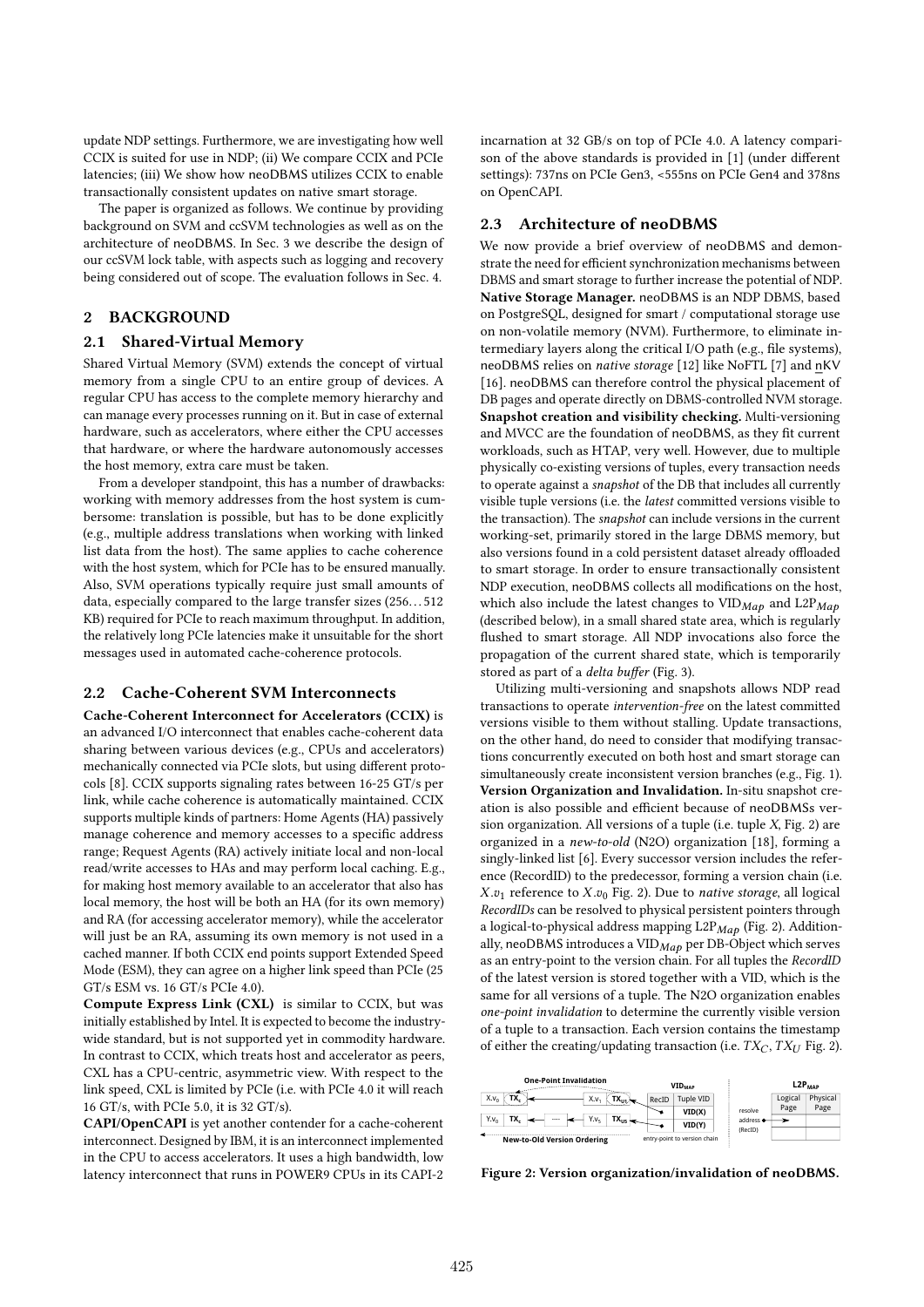Smart storage architecture and interfaces. The type of smart storage that we use in this paper provides an array of processing elements (PEs) for NDP execution. An NDP invocation first propagates the small shared state to the device and then partitions the  $VID_{Map}$ , assigning each partition to one of the PEs. Each PE can independently start a visibility check task and intervention-free calculate the snapshot (i.e. traverse the version chain) with all visible tuple versions corresponding to  $TX_{NDP}$  as output. For in-situ data interpretation and page layout navigation, neoDBMS employs format parsers and layout accessors, which also support resolving RecordIDs (Fig. 3). The output is the complete and consistent snapshot of the entire dataset with respect to the invoking transaction, to be consumed by follow-up operations. That said, modifying NDP operations cannot guarantee consistency, due to the limitations of the existing host-smart storage synchronisation mechanisms, which are ill-suited either due to lack of performance or exceeding complexity. neoDBMS addresses this issue by sharing a small host memory area with the smart storage over latency-optimized CCIX for cache-coherent SVM (Fig. 3). In this area, we realize a light-weight and efficient shared lock table.

## 3 CACHE-COHERENT SHARED LOCK TABLE

We now describe the cache-coherent shared lock table (ccSLT) and its integration in neoDBMS and smart storage. Additionally, we demonstrate how it enables the invalidation and synchronization of individual tuple versions in update NDP settings.

Organization. Our lock table supports tuple/row-level locking. It is allocated in ccSVM and is therefore shared between DBMS and smart storage. ccSVM is provided and managed by CCIX-Agents which provide low latencies for small random accesses, while automatically maintaining cache-coherence and address translation. This is especially useful for the placement of our small lock-entries. The foundation of the lock table is a hash table which manages the access to certain tuple versions and can thus be used as a synchronization mechanism. The optimal size of the hash table varies depending on the workload characteristics and is therefore configurable. In neoDBMS, we target small hash tables sizes with just a few megabytes. To determine the bucket position, we employ a hash function using a combination of VID and tuple version number as key. Each bucket represents a small queue that stores the timestamps of transactions. The queue is designed to fit into a cache-line of 64 bytes. With a slot size of eight bytes, it can store up to eight transactions requesting a tuple lock. The first slot represents the transaction currently holding the lock, while the other slots are waiting to acquire the lock and therefore represent pending lock requests. Hash collisions can potentially reduce



Figure 3: Architecture of neoDBMS on smart storage.

concurrency, but can be mitigated through careful table sizing, and utilizing the unique and monotonically increasing nature of the VIDs. Collisions do not impact the transactional consistency. If a lock is released, the entire queue is shifted by one slot to pass the lock to the next transaction. If the queue is already full, transactions must wait until a free slot becomes available. The shared lock table is controlled by the host via software interfaces. In addition we designed a hardware tuple locking module (Fig. 3) that accepts lock requests, handles hashing, and manages atomic CCIX transfers. The module also notifies processing elements about changes in the lock status. To ensure race-free placement and release of locks, neoDBMS relies on atomic compare and swap (CAS) operations, which are supported both by the tuple locking HW module and CCIX itself.

**Protocol.** Consider  $TX_{NDP}$  seeking to update tuple  $t$  (i.e. latest committed version  $t_{v1}$ ).  $TX_{NDP}$  requests and obtains the tuple lock for  $t_{v1}$  and proceeds to create a new version  $t_{v2}$ . The request traverses the queue (single cacheline access) and inserts the TX timestamp via an atomic CAS operation at the next free slot. In the current example the queue is still empty and the timestamp can be stored in the first slot, thus acquiring the lock immediately. At the same time, another transaction  $TX_{HOST}$  starts updating the same tuple. Since  $TX_{NDP}$  is not yet committed, the tuple version visible to  $TX_{HOST}$  is still  $t_{v1}$ .  $TX_{HOST}$  can not obtain the tuple lock, as the first slot has already been acquired by  $TX_{NDP}$  and coherently synchronised with the host over CCIX. Instead,  $TX_{HOST}$  queues up into the next free slot. Execution of  $TX_{HOST}$  therefore halts, but  $TX_{HOST}$  registers to receive commit or abort events of the transaction that will pass on the lock. This avoids having to continuously check the queue status in host transactions. Device transactions, on the other hand, need to check the lock queue continuously by polling. However, CCIX can cache the lock queue on device, and as long as no changes are performed by the host, only local accesses are necessary, thus not increasing contention. In this manner, the ccSLT can serve as a lightweight synchronization mechanism to prevent the creation of inconsistent version branches.

Now consider the commit process of  $TX_{NDP}$ .  $TX_{HOST}$  is still unaware of the modifications performed by the smart storage. Yet, all transactions in neoDBMS are initiated by the DBMS. Although operations can be offloaded to smart storage, they still commit or abort on the host side. This also includes the release of any tuple locks that the transaction holds. The result set module on smart storage (Fig. 3) gathers all VIDs modified in the process and sends them back to the host, which can then efficiently release the tuple locks and, at the same time, fetch updates to the  $\text{VID}_{Map}$  due to the list of modified VIDs. Upon commit,  $TX_{HOST}$  is notified and can continue execution. Based on the updated VID $_{Map}$ , TX $_{HOST}$ is now aware of the updates and the, now outdated, in-memory version of  $t_{v1}$  is invalidated. This could be simplified even further by also employing ccSVM to perform address mappings like VID<sub>Map</sub>. TX<sub>HOST</sub> continues and requests a lock for  $t_{v2}$ .

#### 4 EXPERIMENTAL EVALUATION

Experimental Setup. The experiments are conducted on an ARM Neoverse N1 System Development Platform (N1-SDP) that serves as a host. It has  $4 \times$  ARM N1-CPUs operating at 2.6GHz and a total of 16GB RAM. To prototype the smart/computational storage, a CCIX-capable Xilinx Alveo U280 FPGA (AU280) board is connected via a CCIX-enabled PCIe Gen3 slot to the host. The Alveo U280 is equipped with two off-chip 16GB DDR4 DIMMs.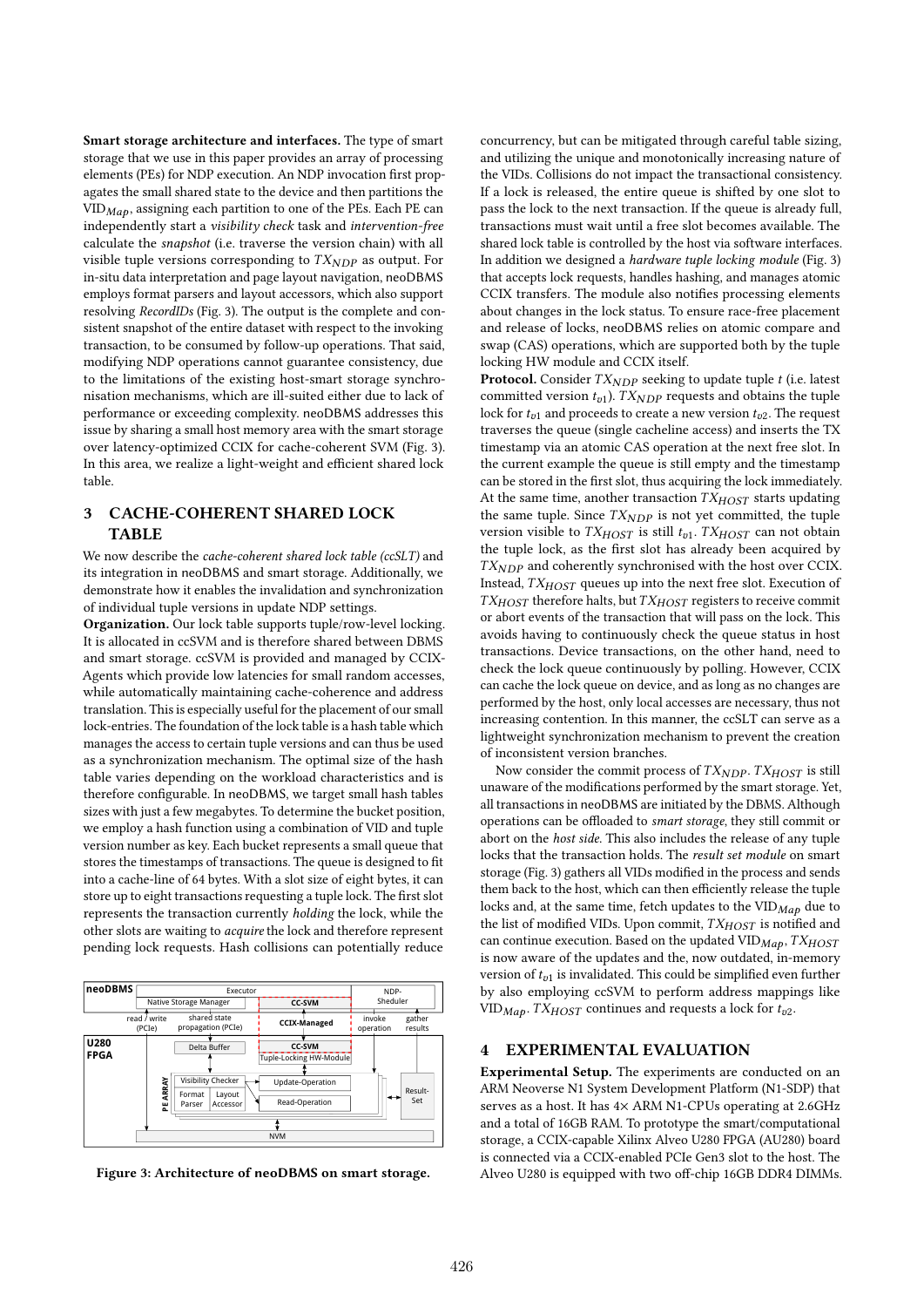Both devices support CCIX, with the N1-SDP being configured as CCIX-HA (Home Agent), and the AU280 as CCIX-RA (Request Agent). This setup allows neoDBMS to allocate contiguous pinned memory on the host, which can then be accessed in a cache-coherent manner from the NDP-PEs on the AU280. Pinning the memory helps to further improve the latency of CCIX by reducing the address translation overhead. The dedicated tuple locking HW module on the AU280 is implemented in Bluespec. Experiment 1: Shared Lock Table Latencies (Host and Device). We begin with a general experiment to investigate the end-to-end performance of the CC Shared Lock Table (Fig. 4), measuring lock request latencies on host and device, and investigating the behaviour under different degrees of contention. We instrument both the host and the smart storage device to continuously create lock requests. At the same time, we gradually increase the degree of contention on the other side. Beginning from 0% parallel requests up to 100%, where both sides request locks simultaneously (Fig. 4).

Insight: Under low contention, tuple versions can be locked on the host with low latencies of 80-100ns. Under high contention and increasing synchronization effort due to CCIX coherence events, the host still provides robust performance with latencies around 400ns, which is comparable to the latencies archieved by NUMALink [11] (380-500ns). Using non-local atomic read/write CCIX transactions, the device is able to maintain constant locklatencies of 800ns, and is unaffected by the increased contention due to directly updating the memory of the host.

This experiment indicates that the placement of CCIX-HA and CCIX-RA is an important design decision. If the host executes a latency sensitive OLTP-style workload, it should be the one acting as CCIX-HA. Alternatively, if the workload is NDPupdate intensive and incurs high frequency NDP-modifications, the CCIX-HA should be placed on the smart storage device.



Figure 4: Shared Lock Table Latencies with increasingly parallel lock-requests.

Experiment 2: CCIX vs. PCIe. Next, we examine the data transfer latencies for CCIX compared to PCIe, and demonstrate the benefit of using the latency-optimized CCIX (Fig. 5).

We consider two transfer granularities 64B and 8KB, and measure them on device. First, cacheline-sized (64B) transfers are most relevant for our cache-coherent Shared Lock Table, as they represent the hash bucket size of the queue managing the tuple version locks. Second, we consider transfer sizes of 8KB since neoDBMS/PostgreSQL mostly operates on 8KB page granularity. CCIX-internal pre-fetching allows the device to work on local

cache, achieving 80-100ns. We also report the cache-miss latencies for non-local atomic read/write accesses. Notably, it is consistent with the device latency of 800ns in experiment 1 (Fig. 4).

Insight. CCIX provides excellent latencies (80-100ns) for small granularity (64B) accesses. CCIX latencies are comparable with NUMAlink [11] latencies of ≤500 ns that are typical for largescale main-memory systems.



Figure 5: CCIX and PCIe Latencies on AU280 smart storage.

Experiment 3: PostgreSQL Locking in comparison to Shared Lock Table To evaluate the impact of an additional tuple locking mechanism in neoDBMS, we compare the internal PostgreSQL shared tuple locking functionality, which can only lock on host, against our CC Shared Lock Table (Fig. 6). In this experiment, tuple locking was isolated to measure the end-to-end latencies for placing a tuple lock. We execute 1M lock requests that either lock the tuples sequentially, as they were inserted, or randomly. Fig. 6 shows a histogram of the distribution of latencies for individual lock requests.

Insight. With 80-100ns for sequential and random locking, the ccSLT yields much lower latencies than PostgreSQL, which peaks at ca. 520ns. Sequential accesses profit from CCIX-internal prefetching, shown by the shorter tail of the distribution.



Figure 6: Shared Locks PostgreSQL vs neoDBMS.

# 5 CONCLUSIONS

In this paper, we introduce tuple synchronization and invalidation mechanisms on cache-coherent shared virtual memory for near-data update processing in host/smart storage environments. Our approach utilizes CCIX, a novel cache-coherent low-latency accelerator interface. Beyond the synchronization examined here, ccSVM also allows cooperative processing of large, highly linked structures (e.g., graphs) on smart storage devices and host.

Acknowledgments. We thank the anonymous reviewers for the valuable comments. This work has been partially supported by DFG neoDBMS – 419942270 and HAW Promotion, MWK, Baden-Würrtemberg, Germany.